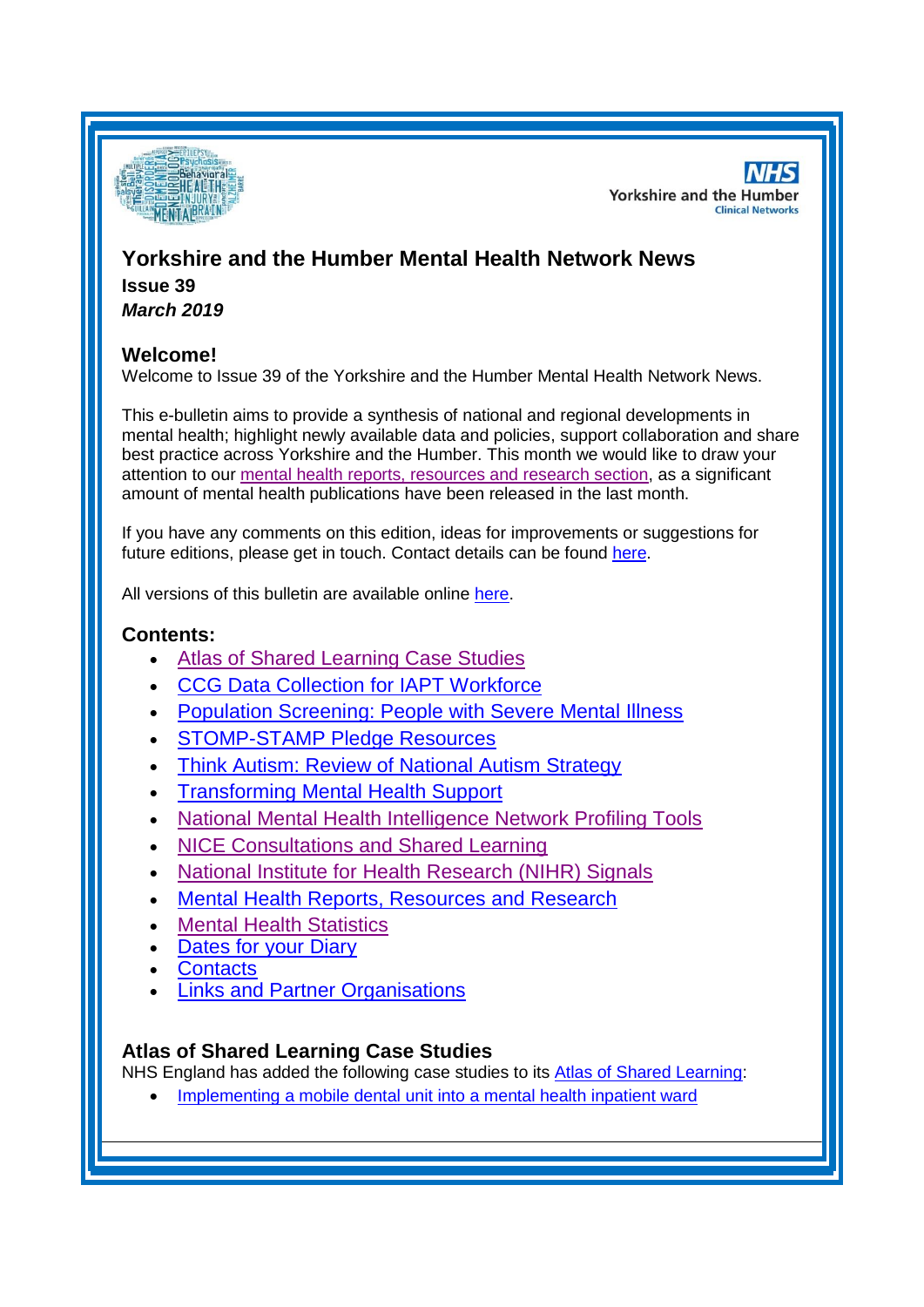The case studies in the Atlas provide quantifiable evidence of how nursing, midwifery and care staff have led change, identifying and addressing unwarranted variation in practice, contributed to closing the three gaps as described in the Five Year Forward View and delivered the Triple Aim outcomes of better outcomes, experience and use of resources.

## <span id="page-1-0"></span>**CCG Data Collection for IAPT Workforce**

The [Five Year Forward View for Mental Health](https://ccgbulletin.cmail20.com/t/d-l-plimhl-cdyegjt-e/) commits to expand IAPT services by an additional 600,000 people annually by 2020/21. To achieve this, 4,500 additional therapists will be recruited and trained, allowing 3,000 existing therapists to be co-located in primary care by 2020.The Strategic Data Collection Service will track CCG progress toward these workforce targets. The first submission window opened on 27 February and will cover the nine-months to December 2018. To provide a baseline, the first submission will also ask for numbers at 31 March 2018. Subsequent collections will take place quarterly. [See IAPT workforce collection guidance.](https://ccgbulletin.cmail20.com/t/d-l-plimhl-cdyegjt-s/)

#### <span id="page-1-1"></span>**Population Screening: People with Severe Mental Illness**

Public Health England has published [NHS population screening: improving access for](https://www.gov.uk/government/publications/population-screening-access-for-people-with-severe-mental-illness)  [people with severe mental illness.](https://www.gov.uk/government/publications/population-screening-access-for-people-with-severe-mental-illness) This document provides information for commissioners and screening providers to help improve access to screening for people with severe mental illness residing in mental healthcare settings.

## <span id="page-1-2"></span>**STOMP-STAMP Pledge Resources**

NHS England has recently published [STOMP-STAMP Pledge Resources.](https://www.england.nhs.uk/publication/stomp-stamp-pledge-resources/)

STOMP -STAMP (Stopping over medication of people with a learning disability, autism or both-Supporting Treatment and Appropriate Medication in Paediatrics) pledge resources are intended for organisations and individuals that work with children and young people with a learning disability, autism or both, to show their commitment to STOMP and STAMP.

#### <span id="page-1-3"></span>**Think Autism: Review of National Autism Strategy**

The Department of Health and Social Care has launched a consultation on a [review of](https://consultations.dh.gov.uk/autism/2e4ae18d/)  [the national autism strategy.](https://consultations.dh.gov.uk/autism/2e4ae18d/) The government is reviewing the 'Think Autism' strategy published in 2014 and extending it to cover children as well as adults. It wants to hear about people's experiences of care and support to find out where people think progress has been made and where more needs to be done in the future. The consultation closes on 16 May 2019.

#### <span id="page-1-4"></span>**Transforming Mental Health Support**

[Care Not Containment](https://www.centreformentalhealth.org.uk/news/care-not-containment-setting-radical-vision-transforming-mental-health-support) is an independent report developed by an expert group to explore how mental health services could be changed to reduce the reliance on restrictive environments and shift to earlier interventions. It highlights the deficiencies in the way in which mental health support is currently organised and delivered in many places, and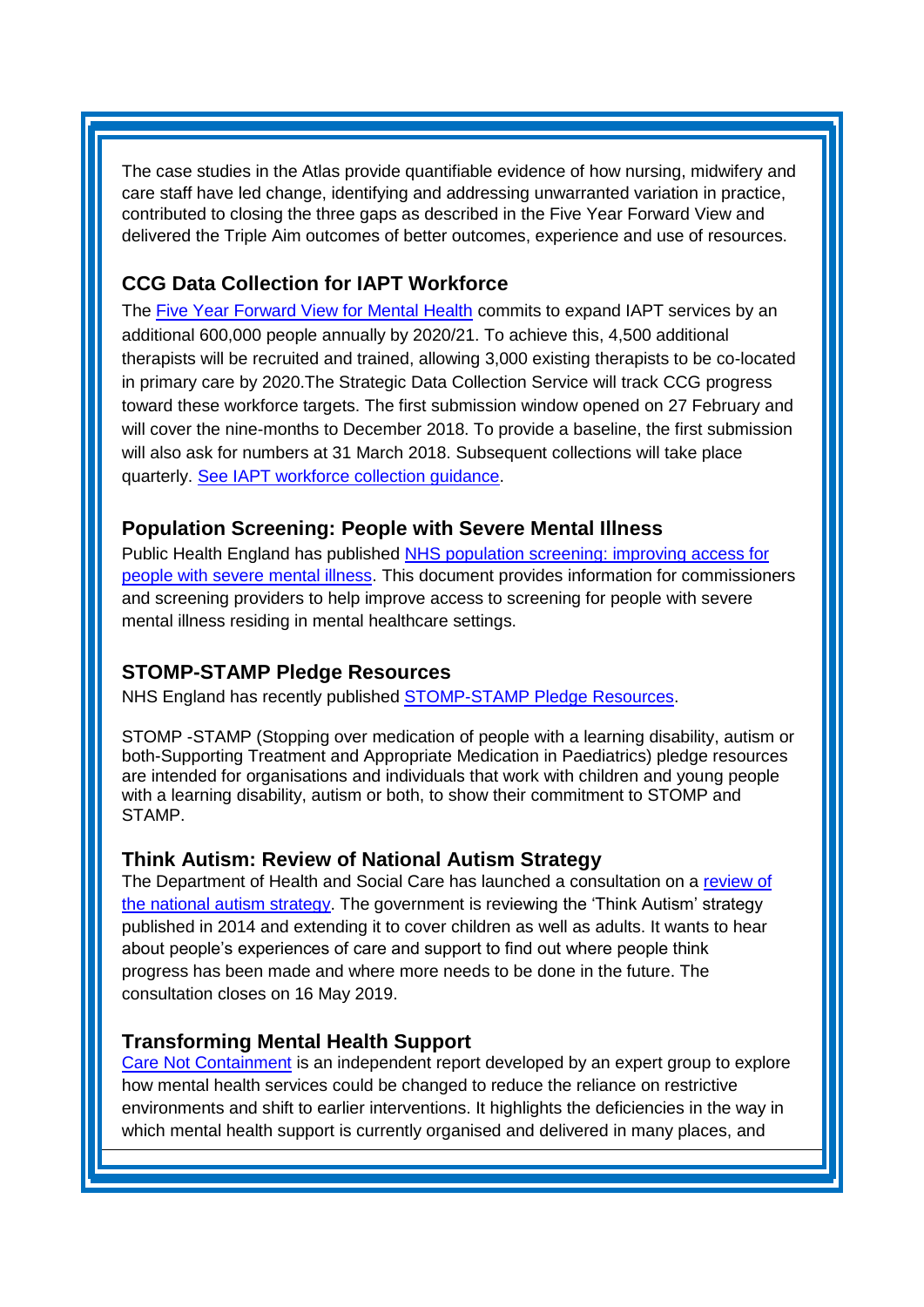argues for the implementation of a new approach, focused on the right care at the right time in the right setting, and prioritising people's independence, rights and wellbeing.

### <span id="page-2-0"></span>**National Mental Health Intelligence Network Profiling Tools**

The National Mental Health Intelligence Network (NMHIN)are in the process of updating the Perinatal Mental Health fingertips profile, which supports planners, providers and stakeholders to plan services, undertake needs assessments and benchmark against similar populations. NMHIN wish to hear from people who engage with data on Perinatal Mental Health from any background please contact [mhdnin@phe.gov.uk](mailto:mhdnin@phe.gov.uk) for further information.

The National Mental Health Intelligence Network (NMHIN) has also been conducting further developments on their suite of mental health profiling tools. Click on the links below to access the updates:

- [Common Mental Health Disorders](http://links.govdelivery.com/track?type=click&enid=ZWFzPTEmbXNpZD0mYXVpZD0mbWFpbGluZ2lkPTIwMTcxMjA1LjgxOTE2MDgxJm1lc3NhZ2VpZD1NREItUFJELUJVTC0yMDE3MTIwNS44MTkxNjA4MSZkYXRhYmFzZWlkPTEwMDEmc2VyaWFsPTE2OTcwMTE4JmVtYWlsaWQ9c2FyYWguYm91bEBuaHMubmV0JnVzZXJpZD1zYXJhaC5ib3VsQG5ocy5uZXQmdGFyZ2V0aWQ9JmZsPSZleHRyYT1NdWx0aXZhcmlhdGVJZD0mJiY=&&&104&&&https://fingertips.phe.org.uk/profile-group/mental-health/profile/common-mental-disorders)
- [Crisis Care](http://links.govdelivery.com/track?type=click&enid=ZWFzPTEmbXNpZD0mYXVpZD0mbWFpbGluZ2lkPTIwMTcxMjA1LjgxOTE2MDgxJm1lc3NhZ2VpZD1NREItUFJELUJVTC0yMDE3MTIwNS44MTkxNjA4MSZkYXRhYmFzZWlkPTEwMDEmc2VyaWFsPTE2OTcwMTE4JmVtYWlsaWQ9c2FyYWguYm91bEBuaHMubmV0JnVzZXJpZD1zYXJhaC5ib3VsQG5ocy5uZXQmdGFyZ2V0aWQ9JmZsPSZleHRyYT1NdWx0aXZhcmlhdGVJZD0mJiY=&&&105&&&https://fingertips.phe.org.uk/profile-group/mental-health/profile/crisis-care)
- **[Mental Health and Wellbeing JSNA Profile](http://links.govdelivery.com/track?type=click&enid=ZWFzPTEmbXNpZD0mYXVpZD0mbWFpbGluZ2lkPTIwMTcxMjA1LjgxOTE2MDgxJm1lc3NhZ2VpZD1NREItUFJELUJVTC0yMDE3MTIwNS44MTkxNjA4MSZkYXRhYmFzZWlkPTEwMDEmc2VyaWFsPTE2OTcwMTE4JmVtYWlsaWQ9c2FyYWguYm91bEBuaHMubmV0JnVzZXJpZD1zYXJhaC5ib3VsQG5ocy5uZXQmdGFyZ2V0aWQ9JmZsPSZleHRyYT1NdWx0aXZhcmlhdGVJZD0mJiY=&&&106&&&https://fingertips.phe.org.uk/profile-group/mental-health/profile/mh-jsna)**
- **[Severe Mental Illness](http://links.govdelivery.com/track?type=click&enid=ZWFzPTEmbXNpZD0mYXVpZD0mbWFpbGluZ2lkPTIwMTcxMjA1LjgxOTE2MDgxJm1lc3NhZ2VpZD1NREItUFJELUJVTC0yMDE3MTIwNS44MTkxNjA4MSZkYXRhYmFzZWlkPTEwMDEmc2VyaWFsPTE2OTcwMTE4JmVtYWlsaWQ9c2FyYWguYm91bEBuaHMubmV0JnVzZXJpZD1zYXJhaC5ib3VsQG5ocy5uZXQmdGFyZ2V0aWQ9JmZsPSZleHRyYT1NdWx0aXZhcmlhdGVJZD0mJiY=&&&108&&&https://fingertips.phe.org.uk/profile-group/mental-health/profile/severe-mental-illness)**
- **[Suicide Prevention Profile](http://links.govdelivery.com/track?type=click&enid=ZWFzPTEmbXNpZD0mYXVpZD0mbWFpbGluZ2lkPTIwMTgwNjA1LjkwNzEwNzExJm1lc3NhZ2VpZD1NREItUFJELUJVTC0yMDE4MDYwNS45MDcxMDcxMSZkYXRhYmFzZWlkPTEwMDEmc2VyaWFsPTE3MDEzODU4JmVtYWlsaWQ9c2FyYWguYm91bEBuaHMubmV0JnVzZXJpZD1zYXJhaC5ib3VsQG5ocy5uZXQmdGFyZ2V0aWQ9JmZsPSZleHRyYT1NdWx0aXZhcmlhdGVJZD0mJiY=&&&104&&&https://fingertips.phe.org.uk/profile-group/mental-health/profile/suicide)**

To receive updates directly from NMHIN visit the [PHE subscriptions page](http://links.govdelivery.com/track?type=click&enid=ZWFzPTEmbXNpZD0mYXVpZD0mbWFpbGluZ2lkPTIwMTgwMjA3Ljg0OTY1MzgxJm1lc3NhZ2VpZD1NREItUFJELUJVTC0yMDE4MDIwNy44NDk2NTM4MSZkYXRhYmFzZWlkPTEwMDEmc2VyaWFsPTE2OTgzNDk5JmVtYWlsaWQ9c2FyYWguYm91bEBuaHMubmV0JnVzZXJpZD1zYXJhaC5ib3VsQG5ocy5uZXQmdGFyZ2V0aWQ9JmZsPSZleHRyYT1NdWx0aXZhcmlhdGVJZD0mJiY=&&&107&&&https://public.govdelivery.com/accounts/UKHPA/subscribers/new?preferences=true) and select 'Mental Health Dementia and Neurology'.

## <span id="page-2-1"></span>**NICE Consultations and Shared Learning**

NICE is currently consulting on a quality standard for:

• [Coexisting severe mental illness and substance misuse: quality standard](https://www.nice.org.uk/guidance/indevelopment/gid-qs10078/consultation/html-content-2)  [consultation.](https://www.nice.org.uk/guidance/indevelopment/gid-qs10078/consultation/html-content-2) The closing date for comments is 10 April 2019.

These consultations aim to give stakeholders the opportunity to comment on the quality standard.

NICE has published the following Surveillance Reports:

• [Obsessive-compulsive disorder and body dysmorphic disorder: treatment](https://www.nice.org.uk/guidance/cg31/resources/2019-surveillance-of-obsessivecompulsive-disorder-and-body-dysmorphic-disorder-treatment-nice-guideline-cg31-6713804845/chapter/Surveillance-decision?tab=evidence&utm_source=Surveillance+report+alerts&utm_campaign=629e98b60f-EMAIL_CAMPAIGN_2019_03_08_09_31&utm_medium=email&utm_term=0_e232b91fb2-629e98b60f-169540553)  [\(CG31, 2005\)](https://www.nice.org.uk/guidance/cg31/resources/2019-surveillance-of-obsessivecompulsive-disorder-and-body-dysmorphic-disorder-treatment-nice-guideline-cg31-6713804845/chapter/Surveillance-decision?tab=evidence&utm_source=Surveillance+report+alerts&utm_campaign=629e98b60f-EMAIL_CAMPAIGN_2019_03_08_09_31&utm_medium=email&utm_term=0_e232b91fb2-629e98b60f-169540553): Surveillance decision: NICE will update the guideline.

These reports provide a summary of new evidence published related to a NICE guideline and include the decision that NICE has taken about the need to update the guideline.

NICE has also published the following Shared Learning:

- [Transforming Mental Health Care for Children and Young People with Long-](https://www.nice.org.uk/sharedlearning/transforming-mental-health-care-for-children-and-young-people-with-long-term-conditions-mental-health-and-psychological-wellbeing-drop-in-centre)[Term Conditions: Mental Health and Psychological Wellbeing Drop-In Centre](https://www.nice.org.uk/sharedlearning/transforming-mental-health-care-for-children-and-young-people-with-long-term-conditions-mental-health-and-psychological-wellbeing-drop-in-centre)
- Our Medicines [Our Way: A person centred approach to supporting adults with](https://www.nice.org.uk/sharedlearning/our-medicines-our-way-a-person-centred-approach-to-supporting-adults-with-a-learning-disability-to-manage-their-medicines)  [a learning disability to manage their medicines](https://www.nice.org.uk/sharedlearning/our-medicines-our-way-a-person-centred-approach-to-supporting-adults-with-a-learning-disability-to-manage-their-medicines)

## <span id="page-2-2"></span>**National Institute for Health Research (NIHR) Signals**

The latest series of summaries of recently published research by the NIHR contain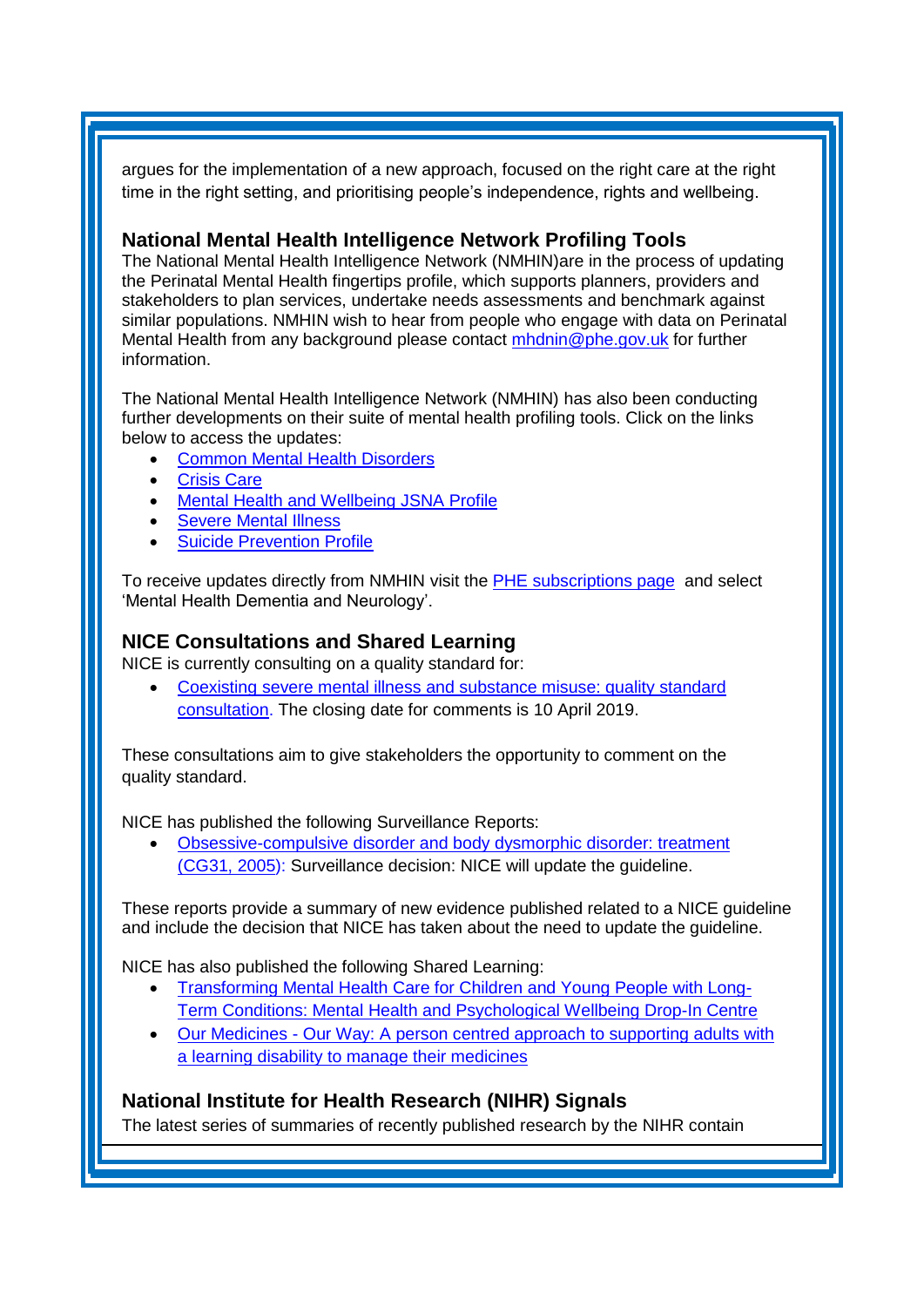information on:

[Cognitive behavioural therapy may help ease depression in the workplace](https://discover.dc.nihr.ac.uk/content/signal-000747/cognitive-behavioural-therapy-may-help-ease-depression-in-the-workplace)

The summaries intend to provide decision makers in health and social care organisations with evidence they can use to improve patient care.

#### <span id="page-3-0"></span>**Mental Health Reports, Resources and Research**

The Care Quality Commission has published Monitoring the Mental Health Act in [2017/18.](https://www.cqc.org.uk/publications/major-report/monitoring-mental-health-act-report) This report finds there has been some improvement in the quality of care planning for patients who are subject to the Mental Health Act but there are continued concerns about the quality and safety of mental health wards.

The Centre for Mental Health has published [Economic Theories Relevant to Public](https://www.centreformentalhealth.org.uk/economic-public-service-provision)  [Service Provision.](https://www.centreformentalhealth.org.uk/economic-public-service-provision) This briefing explains the most widely used economic theories in relation to public services. It sets out the principles behind each theory and how it can be applied to decision-making about public policy and service commissioning. The briefing is the first of a two-part series, the second of which will focus on how theory applies to the funding, commissioning and provision of mental health support.

Health Education England has published NHS Staff and Learners' Mental Wellbeing [Commission.](https://www.hee.nhs.uk/our-work/mental-wellbeing-report) This is the final report from the commission which set out to discover and review evidence of good practice where the mental health and wellbeing of staff and learners in NHS organisations has been made an organisational priority. The report contains a series of recommendations which will be considered as part of arrangements to develop the Workforce Implementation Plan.

The Healthcare Financial Management Association has published [Mental Health](https://www.hfma.org.uk/publications/details/mental-health-confidence-survey-summary-of-results)  [Confidence Survey –](https://www.hfma.org.uk/publications/details/mental-health-confidence-survey-summary-of-results) Summary of Results. This briefing summarises responses from a survey asking providers and commissioners of mental health services how confident they were that their system would meet the requirements set out in Implementing the Five Year Forward view for Mental Health and the Mental Health Investment Standard.

The House of Commons Library has published Autism – [overview of UK policy and](https://researchbriefings.parliament.uk/ResearchBriefing/Summary/CBP-7172)  [services.](https://researchbriefings.parliament.uk/ResearchBriefing/Summary/CBP-7172) This briefing provides an overview of policies and services for people with autism, primarily in England.

The Money and Mental Health Policy Institute has published [A Silent Killer: Breaking the](https://www.moneyandmentalhealth.org/wp-content/uploads/2018/12/A-Silent-Killer-Report.pdf)  [link between financial difficulty and suicide.](https://www.moneyandmentalhealth.org/wp-content/uploads/2018/12/A-Silent-Killer-Report.pdf) There is rarely one single factor that drives people to take their own life. Instead, typically, a range of social issues, life events, cognitive and personality factors are combined. The report suggests that people in problem debt are three times more likely to have considered suicide than people who are not in problem debt. Persistent poverty and financial insecurity can increase the risk of becoming suicidal, as can sudden triggers like the intimidating and threatening letters people receive from lenders.

NHS Confederation has published [Hope not Hopelessness: Improving physical](https://www.nhsconfed.org/blog/2019/02/hope-not-hopelessness-improving-physical-healthcare-for-individuals-with-severe-mental-illness)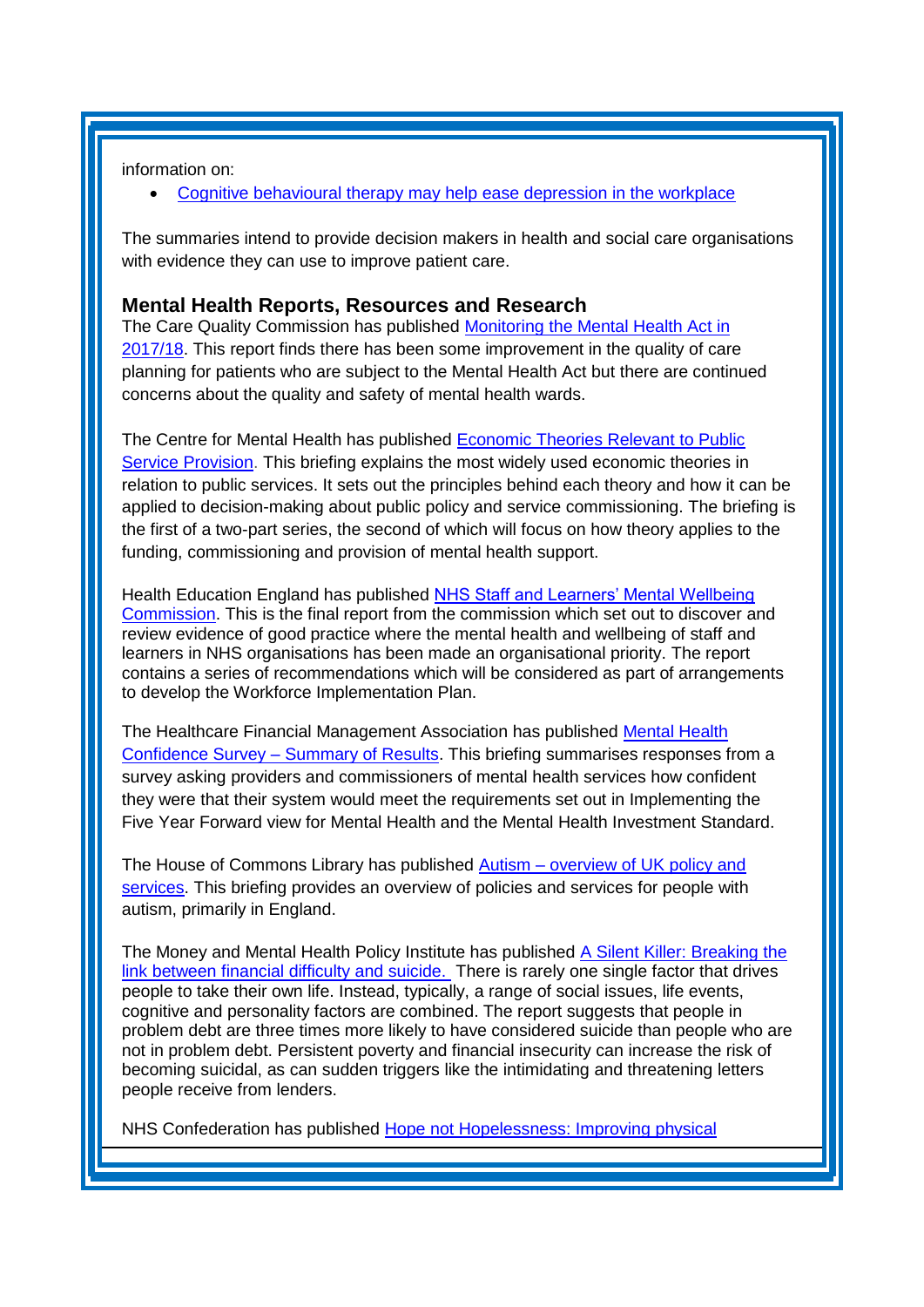healthcare for individual [with severe mental illness.](https://www.nhsconfed.org/blog/2019/02/hope-not-hopelessness-improving-physical-healthcare-for-individuals-with-severe-mental-illness) This report argues a culture change is needed so staff in mental health give the same attention to a person's physical health as they do to mental health.

The NHS Confederation Mental Health Network has published Using digital technology to [design and deliver better mental health services; perspectives from Australia and the](https://www.nhsconfed.org/resources/2019/03/using-digital-technology-to-design-and-deliver-better-mental-health-services)  [USA.](https://www.nhsconfed.org/resources/2019/03/using-digital-technology-to-design-and-deliver-better-mental-health-services) This report explores what the UK might learn from colleagues in the USA and Australia engaged in work relating to making better use of digital technology in the mental health sector.

NHS England has published [Beyond the High Fence: From the unheard voices of people](https://www.england.nhs.uk/publication/beyond-the-high-fence/)  [with a learning disability, autism or both.](https://www.england.nhs.uk/publication/beyond-the-high-fence/) This document sets out views of people with a learning disability and autistic people who are, or have been, in hospital, setting out what more needs to happen to improve quality of care and support people to make a successful return to their communities.

NHS Improvement has published [Economic Evaluation of Interventions: Reducing acute](https://improvement.nhs.uk/resources/economic-evaluation-interventions-reducing-acute-out-area-placements-mental-health/)  [out of area placements in mental health.](https://improvement.nhs.uk/resources/economic-evaluation-interventions-reducing-acute-out-area-placements-mental-health/) This guide outlines one approach to the evaluation of data to reduce acute out of area mental health placements. It is accompanied by a case study examining the impact of a crisis house facility.

NHS Providers has published [Mental Health Services: Addressing the care deficit.](https://nhsproviders.org/mental-health-services-addressing-the-care-deficit) This report summarises feedback from mental health trust leaders which was intended to gain a deeper understanding of the current operating environment and its impact on those leading and delivering frontline services. It identifies the key challenges and their impact on the services mental health trusts provide.

Skills for Health have published Co-production in Mental Health: Not just another quide. This guide identifies the issues that both hinder and support co-production and illustrates examples and case studies that show how other initiatives are working co-productively in a variety of settings and with transferable learning. The guide has also developed a set of top tips that will support progress towards co-production in mental health services.

#### <span id="page-4-0"></span>**Mental Health Statistics**

The following statistics have recently been released please click on the links to review further:

- <span id="page-4-1"></span>• Children [Living with Parents in Emotional Distress: 2019 Update](https://www.gov.uk/government/statistics/children-living-with-parents-in-emotional-distress-2019-update)
- [Learning Disability Services Monthly Statistics:](https://digital.nhs.uk/data-and-information/publications/statistical/learning-disability-services-statistics/provisional-statistics-at-january-2019-mhsds-november-2018-final) Provisional Statistics January 2019, MHSDS: November 2018 Final
- [Learning Disabilities Health Check Scheme, England:](https://digital.nhs.uk/data-and-information/publications/statistical/learning-disabilities-health-check-scheme/england-quarter-3-2018-19) Quarter 3, 2018-19
- [Learning Disability Services Monthly Statistics:](https://digital.nhs.uk/data-and-information/publications/statistical/learning-disability-services-statistics/provisional-statistics-at-february-2019-mhsds-december-2018-final) Provisional Statistics at: February 2019, MHSDS: December 2018 Final
- [Mental Health Early Intervention in Psychosis:](https://www.england.nhs.uk/statistics/statistical-work-areas/eip-waiting-times/) January 2019
- [Mental Health Services Monthly Statistics:](https://digital.nhs.uk/data-and-information/publications/statistical/mental-health-services-monthly-statistics/final-december-2018-provisional-january-2019) Final December 2018, Provisional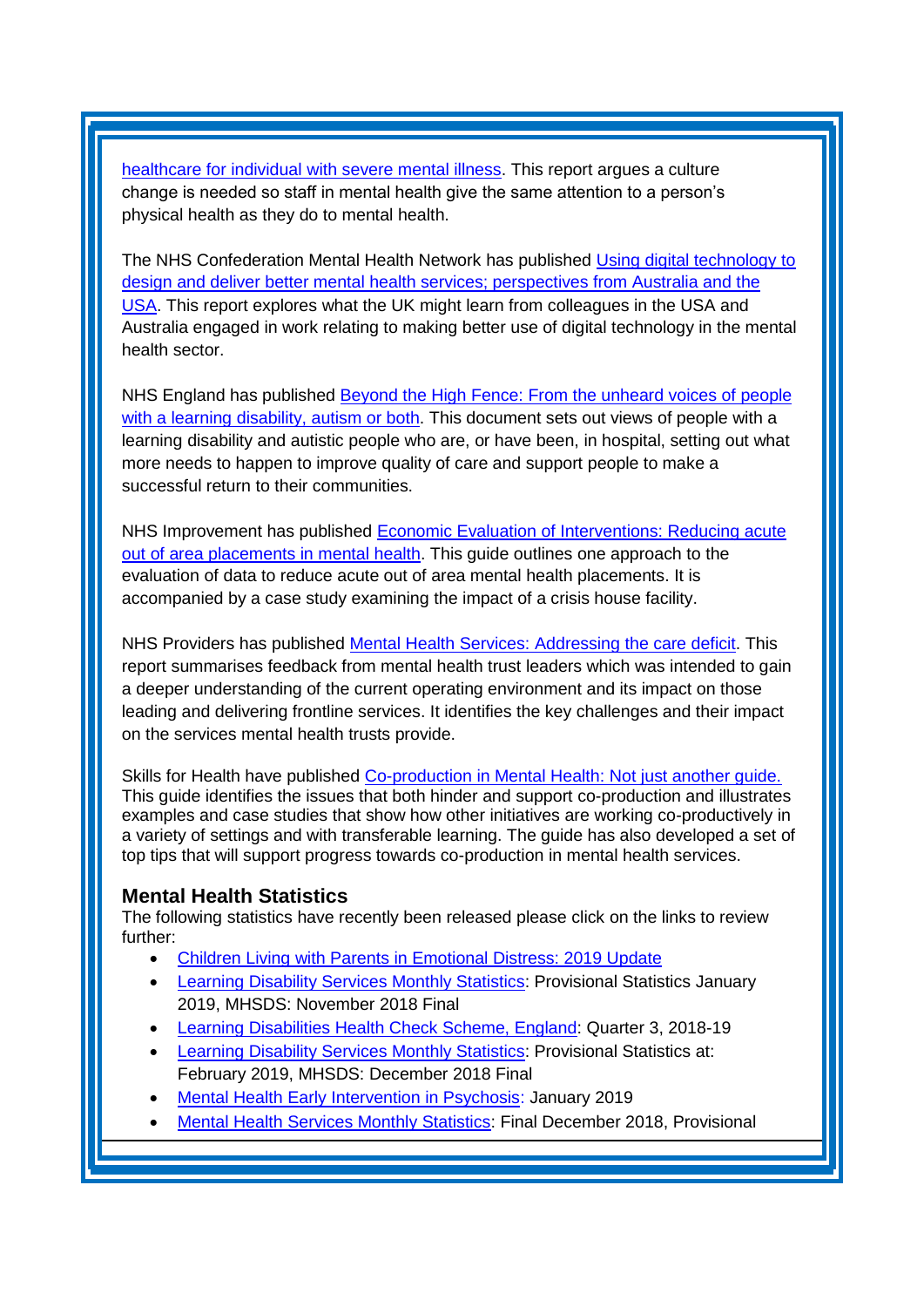January 2019

- [NHS Workforce Statistics:](https://digital.nhs.uk/data-and-information/publications/statistical/nhs-workforce-statistics/december-2018) December 2018 (Including supplementary information on Mental Health workforce)
- [Out of Area Placements in Mental Health Services:](https://digital.nhs.uk/data-and-information/publications/statistical/out-of-area-placements-in-mental-health-services/december-2018) December 2018
- [Psychological Therapies: Reports on the use of IAPT services, England:](https://digital.nhs.uk/data-and-information/publications/statistical/psychological-therapies-report-on-the-use-of-iapt-services/december-2018-final-including-reports-on-the-iapt-pilots-and-quarter-3-2018-19) December 2018 final, including reports on the IAPT pilots and quarter 3 2018- 19 data
- [State of the North East 2018: Public Mental Health and Wellbeing](https://www.gov.uk/government/publications/state-of-the-north-east-2018-public-mental-health-and-wellbeing)

## **Dates for your Diary**

#### **Yorkshire and the Humber Mental Health Network Events:**

• Thursday 2 May 2019, 12:30-16:30, **Yorkshire and the Humber EIP Network**, Novotel, Leeds. To book your place please email [Sarah Boul.](mailto:sarah.boul@nhs.net)

#### **Other Events:**

**SafeTALK Course**, which aims to teach participants four basic steps to recognise if someone is having thoughts of suicide and how to connect them with resources that can help. Available on various dates throughout 2019.

#### **For further information, and to check course availability, email: [wdu@york.gov.uk](mailto:wdu@york.gov.uk) or visit the website [here.](http://www.yorkworkforcedevelopment.org.uk/)**

- Monday 29 April 2019, 09:00-17:00, **IAPT Improving Access for All**, Park Inn by Radisson, York. To book your place click [here.](http://www.iapt-nnf.co.uk/booking/index/105/?utm_source=SBK%20Healthcare&utm_medium=email&utm_campaign=10129413_1932PT%201st%20email&dm_i=1SB0,613WL,MCTTTA,NNC6M,1) NB: There is a cost to attend this event.
- Thursday 16 May 2019, 09:00-17:00, **Improving Student Mental Health Outcomes**, Mary Ward House Conference and Exhibition Centre, London. To book your place click [here.](https://openforumevents.co.uk/events/2019/improving-student-mental-health-outcomes/#book?utm_source=OFE+S3.1+ISMHO19+BOOST+27.02.2019&utm_medium=email&utm_campaign=OFE+S3.1+ISMHO19+BOOST+27.02.2019) NB: There is a cost to attend this event.
- Monday 20 May 2019, 09:00-17:00, **Improving Mental Health Support for Asylum Seekers and Refugees**, London. To book your place click [here.](https://www.healthcareconferencesuk.co.uk/event/1209/book) NB: There is a cost to attend this event.
- Tuesday 21 and Wednesday 22 May 2019, **Alzheimer's Society Annual Conference**, Kia Oval, London. To book your place click [here.](https://www.cvent.com/events/alzheimer-s-society-annual-conference-2019/registration-7da8e58beb5b4189b0d4c3eb6534efd0.aspx?_ga=2.181597159.1797356724.1553617165-1198774166.1553617165&fqp=true) NB: There is a cost to attend this event but a 10% discount can be deducted using the code ASAC19GENTEN
- Friday 21 June 2019, 09:00-17:00, **Improving the Physical Health Outcomes of People with Serious Mental** Illness, London. To book your place click [here.](https://www.healthcareconferencesuk.co.uk/event/1391/book) NB: There is a cost to attend this event.
- Wednesday 26 June 2019, 09:00-17:00, **PWP National Networking Forum**